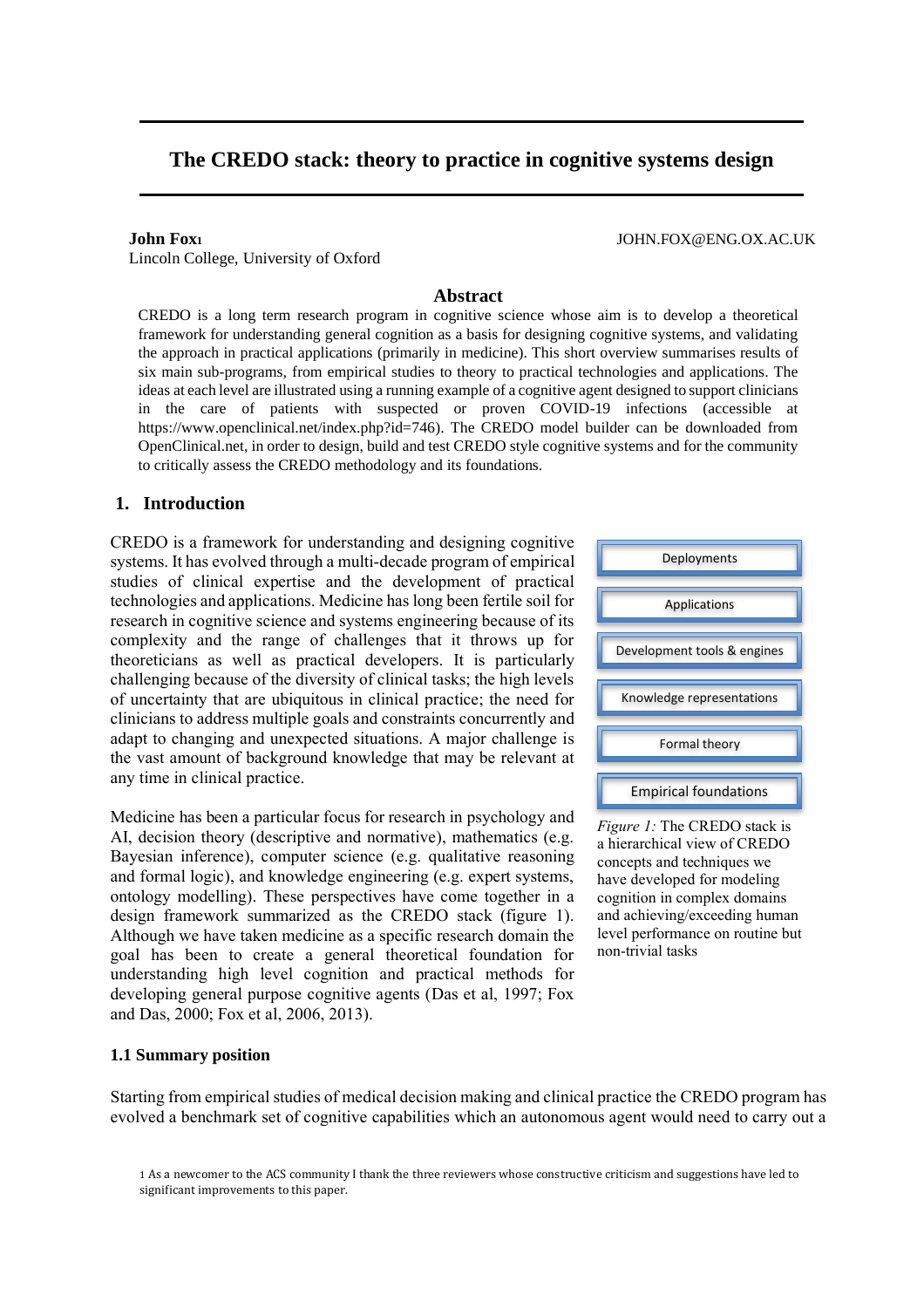large proportion of routine medical tasks (Fox et al, 2003). It is possible to develop a formal model of these capabilities as a set of abstract "signatures" which can be instantiated in the diverse ways which are preferred in different fields of cognitive science (e.g. mathematical modelling; cognitive simulation; system architectures) to promote interdisciplinary collaborations (Fox et al 2013). While inspired by human expertise CREDO is not primarily a theory of human cognition but has been shown to be an effective foundation for developing cognitive agents that clinicians find natural and can match or outperform clinician performance on non-trivial medical tasks.

### **1.2 Running example – support for cognitive tasks in the care of COVID-19 patients**

We have recently completed the first phase of a project that has used the CREDO framework to create, validate and publish a computational model of best clinical practice in the detection, diagnosis and management of patients with COVID-19 infections. The purpose of the "Pathfinder" system is to (1) demonstrate a cognitive approach to the design of AI services for assessment by clinicians and researchers, healthcare providers, technology developers and others seeking to address the pandemic emergency, (2) develop point of care products and services which embody best clinical practice in data interpretation, decision‐making, workflow management and other "intelligent" services across the patient journey "from home to hospital to home". Pathfinder is used here to illustrate features of CREDO at each level of the stack**.**

# **2. History and overview**

# **2.1 Empirical foundations**

The origins of the CREDO program were in studies of human decision-making and computer simulations of cognitive processes involved, notably memory, reasoning, decision-making and learning (e.g. Fox, 1980; Cooper and Fox, 1997; Cooper and Yule, 1997). These studies suggested that human decisionmaking is at least as well described by a symbolic account of complex reasoning as by traditional decision models. Our early work used standard production rule techniques to simulate knowledge based processes (e.g. Fox 1980, Fox et al 1980) but as many in the medical world have noted rules have significant limitations in practical use (e.g. Musen, 1998).

Working closely with clinicians over many years has led to the view that a single form of inference does not reflect the diverse features of clinical reasoning and decision making. To address this we developed a framework which distinguishes a number of distinct types of reasoning.

- 1. Inference over *beliefs* (e.g. about a clinical situation)
- 2. Raising *goals* in response to beliefs (e.g. diagnose D, assess risk of D, test for D, treat D)
- 3. Formulating alternative candidate solutions for achieving goals (*decision options)*;
- 4. Construct *arguments* for and against each decision option;
- 5. *Aggregate* arguments for and against competing options to give a preference order over the alternatives;
- 6. *Commit* to one or more of the options

Unlike classical decision this account was initially informal and descriptive, not normative or axiomatic.

*Pathfinder demonstrates reasoning about situations yielding beliefs about possible diagnoses (e.g. COVID-19, common pneumonia and a dozen other candidates) and tasks to achieve goals (e.g triage, select tests, predict complications and prognosis). Pathfinder constructs arguments for and against alternative decision candidates, some of which are aggregated quantitatively (when statistical data are available) or with more human-like semi-quantitative methods (pros and cons). The Pathfinder decision agent does not commit to decisions autonomously (though technically it can) but makes recommendations for human approval.*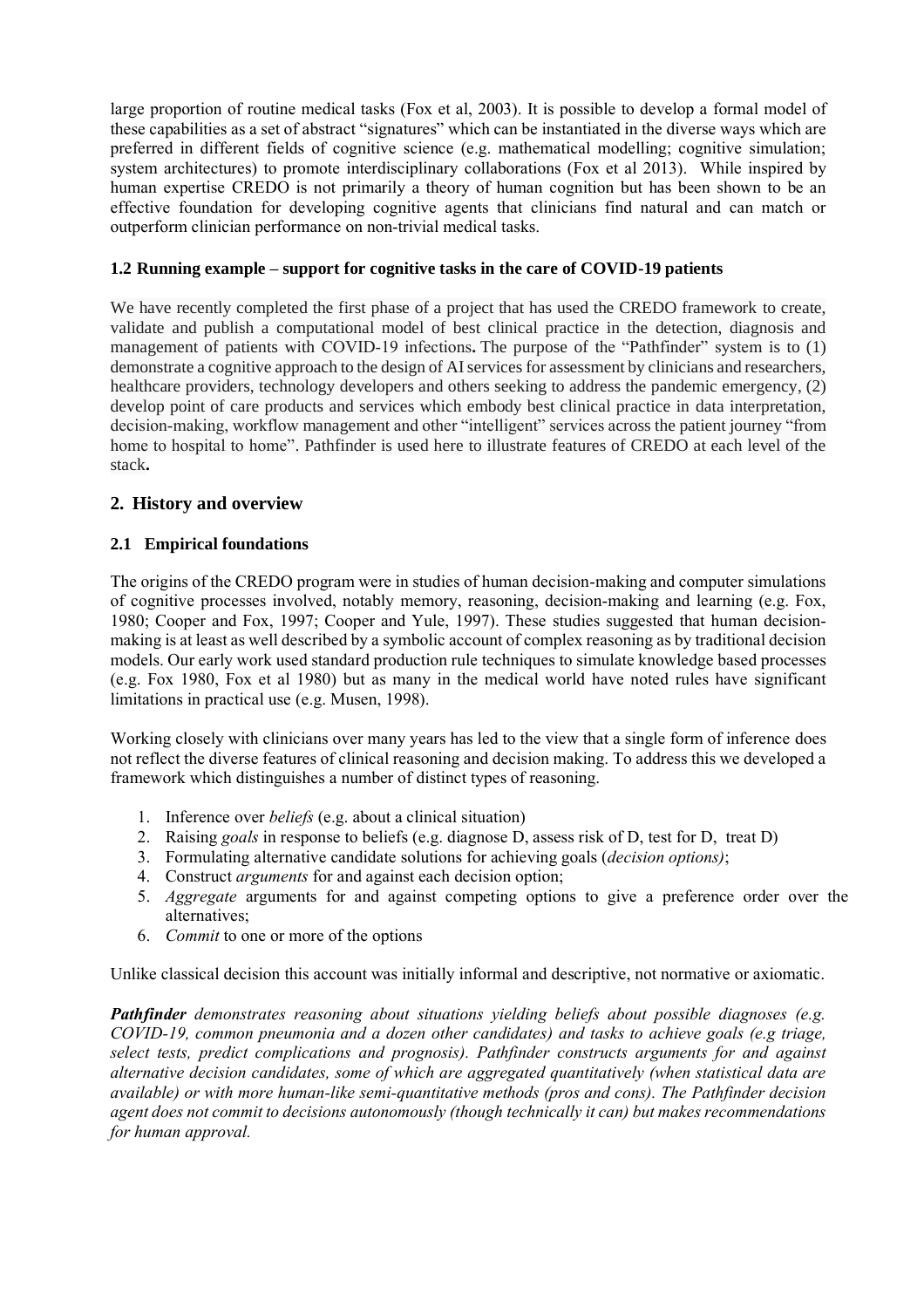#### **2.2 Cognitive theory**

A key question about traditional cognitive systems is how to ensure they are trustworthy since, despite their practical successes, the *ad hoc* nature of rule-based and other symbolic techniques compares unfavorably with formal mathematical models. However, while classical decision systems claim a "rational" (or at least optimal) decision procedure they show little of the versatility and flexibility of human cognition. For example they say little about when decisions should be initiated and what the options are, which domain-specific knowledge is relevant, or how to explain the rationale for recommendations (the famous "black box" issue). An early goal therefore was to develop a theoretical framework covering the whole decision cycle. This was dubbed *Symbolic Decision Theory* (Fox et al, 1990a; Fox and Krause 1991; Huang et al, 1993).

Another driver for developing formal theoretical foundations for the CREDO framework was the desire to understand decision-making, planning and other tasks by autonomous agents, a traditional research focus in AI, particularly for safety critical applications such as clinical decision making. The domino agent model shown in figure 2 extended the scope of symbolic decision theory to include planning and plan execution (figure 2; Das et al, 1997) and grounded the informal theory in 2.1 in a well defined semantics (Fox and Das, 2000)



*Figure 2*: the domino agent model brings together concepts of beliefs, goals, reasoning, decision making, planning and acting within a unified framework of non-classical logics (Das et al 1997; Fox and Das, 2000).

*Pathfinder: the on-line demonstration incorporates most of the cognitive functions in the domino, including continuous updating of beliefs, argumentation and recommendations for most decisions in the COVID domain (triage diagnosis, prognosis, prediction of complications and selection of treatment plan). In addition the agent can manage the workflow required in a treatment or other care plan, and update the plan should circumstances change. The agent can explain many aspects of its decision making a current area of weakness is in explaining plans, such as the history of current actions and intended future plans and their rationale.*

#### **2.3 The PRO***forma* **language**

The domino model is the basis of an agent programming language called R2L whose semantics are formalized in classical and non-classical logics (Das et al, 1997; Fox and Das, 2000). However a more practical need is to support rigorous design and engineering of cognitive systems drawing on good engineering practice (e.g. system modularity, component reusability). R2L consequently evolved into the PRO*forma* language which combines strengths of many computing paradigms in an intuitive agent modelling language (Sutton and Fox, 2003).

The key idea in PRO*forma* is that the network of *logic processes* in the domino model (arrows) was reified into a small set of *semantic objects* representing a small ontology of cognitive tasks: decisions, plans,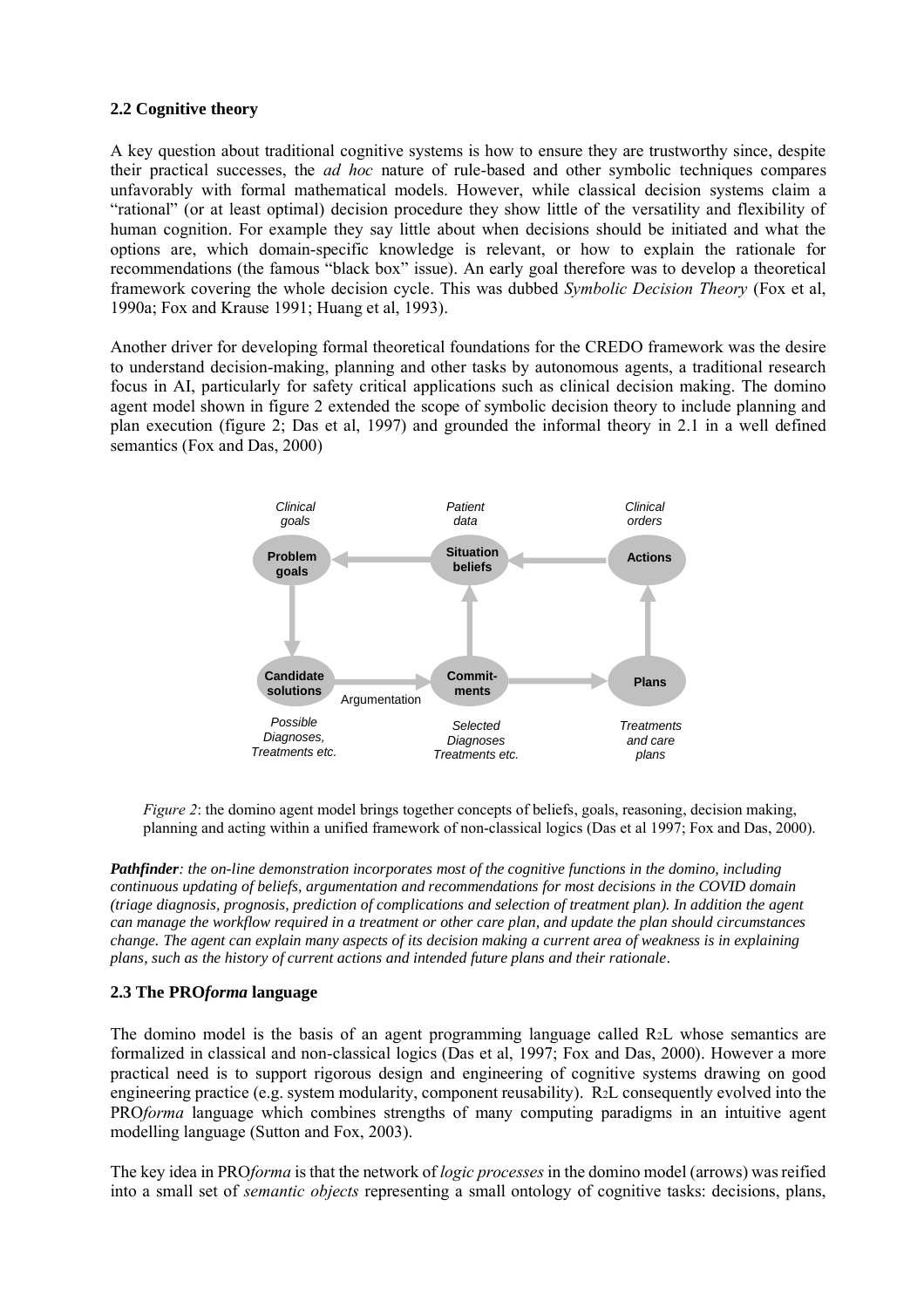actions and enquiries (figure 3). These four ontological classes are subclasses of a notional abstract task called a "keystone" from which they inherit attributes such as the *goal* of the task, *pre-conditions*, *postconditions* and *triggers*.

The four main task classes have class-specific attributes as follows

- *Decisions* have attributes which specify the candidates or *options* of a decision, logical rules for constructing arguments for and against each option, and criteria for choosing or recommending one or more of the options .
- *Plans* are networks of tasks, which are made up of component tasks (including sub-plans), sequencing constraints (if any); plans may also include conditions in which the plan should terminate (indicating success) or abort, possibly triggering other plans.
- *Actions* and *enquiries* are the simplest tasks whose role is to communicate with the agent's external environment, as when interacting with a user or other software systems through a conventional UI or devices.

PRO*forma* task networks are easy for non-programmers such as clinicians to understand, many of whom have successfully developed executable models of particular clinical expertise. The. language syntax and execution semantics are standardized (Sutton and Fox, 2003) and several execution engines are available. It has proved to be a highly versatile language for modelling medical and other kinds of human expertise.



*Figure 3:* Reification of the domino model into "tasks". Arrows (logics) on the left of the domino are reified into a generic decision task, and the arrows (logics) on the right are reified as plans.

*Pathfinder is implemented entirely in PROforma. It represents knowledge of best practice in the care of people with COVID-19 infections as this was understood in March-April 2020. The model includes a variety of decisions and plans in a modular design, with some of the decisions and other "subskills" reused in different sub-plans.*

#### **2.4 Applications**

The earliest PRO*forma* applications were developed to support physicians in making routine decisions, including diagnosis, risk assessments, drug prescribing etc. Later developments focused on specialist care, particularly cancer care such as treatment of leukemia in children, diagnosis and treatment of breast cancer, genetic risk management and other complex domains. An important class of applications supports decision-making by multidisciplinary clinical teams (e.g. Patkar et al, 2006, 2011) who use it to support their decision making, treatment planning and patient monitoring in different settings on multiple occasions Trials of PRO*forma* applications have demonstrated benefits in better clinical decision making, and in some cases dramatic improvements over unaided clinician's judgments. A recent review identified 16 trials showing performance superior to that of clinicians which have been published in peer reviewed medical journals (Fox et al; 2020)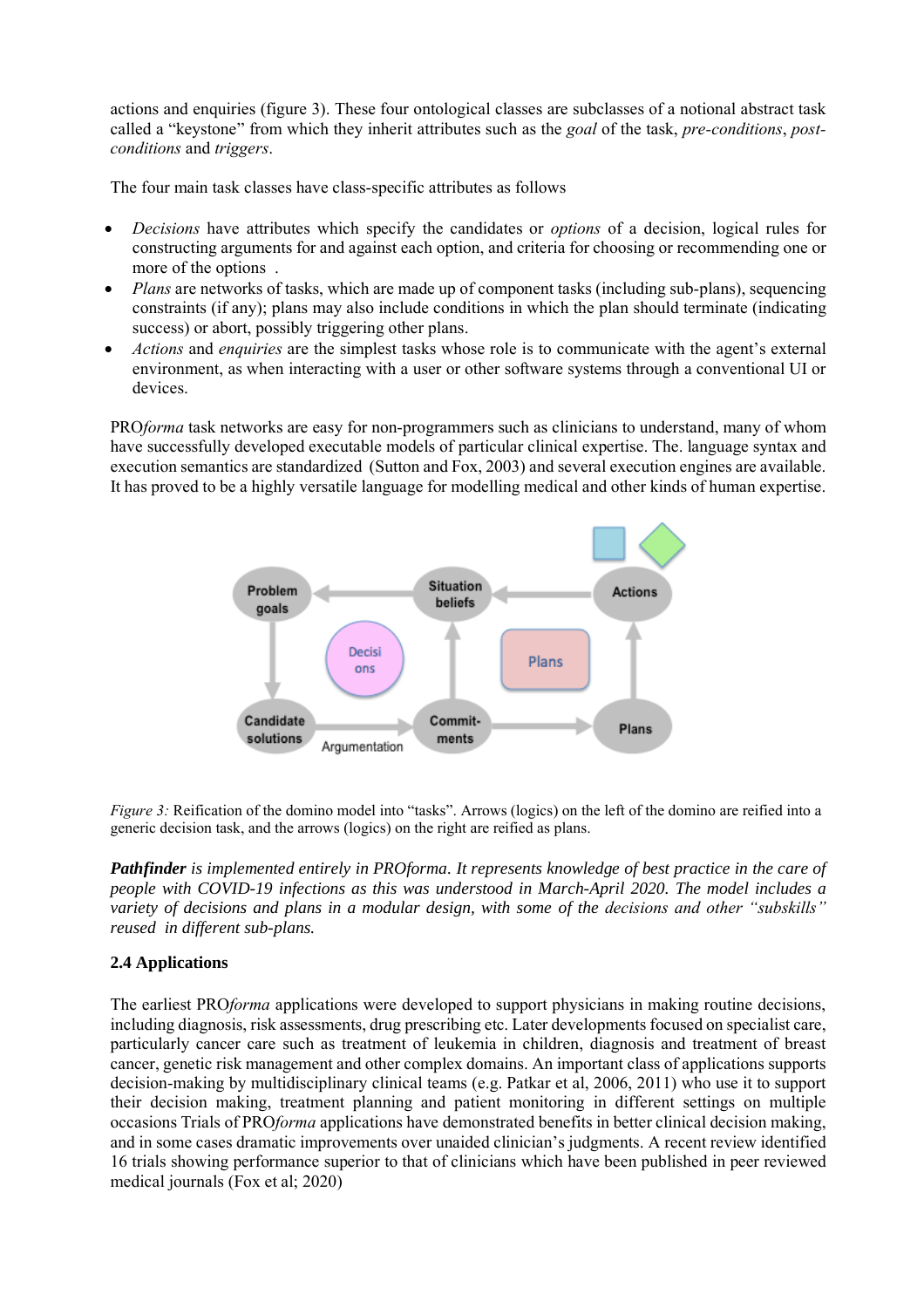*Pathfinder has not been trialed in clinical use and, given the speed at which knowledge of best practice in the management of COVID-19 infections is evolving, but a trial is planned. However, a commercial partner has used its own variant of the CREDO framework to build and deploy a COVID-19 patient assessment application that is in routine clinical use in a large UK hospital (see next section).*

# **2.5 Deployments**

The top layer of the CREDO stack is a collection of services for deploying PRO*forma* applications, such as user interface services. The primary purpose of the language was to formalize decisions, plans and other tasks in a machine interpretable format, but since the CREDO task ontology and argument-based decision making are inspired by human cognitive processes we hoped this would facilitate intuitive user interfaces and interactions.

The simplest arrangement is to map each PRO*forma* task that is being executed to a particular style of web page. For example a *decision* is visualized as a single page with a set of options, each of which can be expanded to show the arguments for and against each option, and each argument can be selected to review the logical structure and backing evidence for it. An *enquiry* maps to a page that provides an electronic form for data entry, and an *action* might map to a page that presents an alert or a message to the user using a variety of widget types. Finally, a *plan* can be visualized as a collection of tasks, where a workflow is visualized as a network of enquiries, decisions, plans and actions organized as an executable network (see [https://www.openclinical.net/index.php?id=68\)](https://www.openclinical.net/index.php?id=68).

The presentation style of any task UI can be customized but such customizations are not considered part of the cognitive design theory or CREDO methodology. However, some studies have shown that the task ontology and process modeling framework are an effective basis for integrating perceptual modules (e.g. medical image processing; Taylor et al, 1999; Sordo et al 2001) and spoken language interfaces (Beveridge and Fox, 2006). The latter demonstrates a flexible, mixed initiative dialogue (see [https://www.openclinical.net/index.php?id=371&searched=diva&advsearch=oneword&highlight=ajaxS](https://www.openclinical.net/index.php?id=371&searched=diva&advsearch=oneword&highlight=ajaxSearch_highlight+ajaxSearch_highlight1) [earch\\_highlight+ajaxSearch\\_highlight1\)](https://www.openclinical.net/index.php?id=371&searched=diva&advsearch=oneword&highlight=ajaxSearch_highlight+ajaxSearch_highlight1).

*The Pathfinder UI* is "out of the box" as described above with minor customisation. However the patient *assessment system running at Liverpool University hospital mentioned above, which also uses PROforma for knowledge modelling, has a highly customized UI which is optimized for use in the demanding setting of the emergency department of a busy hospital [\(www.deontics.com/news\)](http://www.deontics.com/news).*

# **3. Discussion**

# **3.1 Comparison with other work**

The concept of a *task* (keystones, decisions, plans etc) is central to the CREDO knowledge representation and the PRO*forma* language. As in *Cognitive Task Analysis* (Crandall et al, 2006) a task is a key element in design, but in the CREDO framework a task is a process that is intended to achieve a goal, and a PRO*forma* task is an executable model for doing that. Each task may be a simple action or a complex network of decisions, actions, plans and sub-plans; each PRO*forma* task is an object with a set of general attributes inherited from the abstract "keystone" task, augmented with a task specific set of attributes populated with domain-specific content.

In a previous surveyof the CREDO program (Fox, 2017) I distinguished between four theoretical traditions in cognitive science: *statics* (e.g. information processing architectures); *dynamics* (e.g. rulebased cognitive modelling); *epistemics* (e.g. knowledge representation) and "*anthropics*" (e.g. the mental states of folk psychology and philosophy of mind). We now briefly compare the CREDO approach with these traditions.

*Statics*: "Information processing architectures" and "cognitive architectures" are well known (e.g. ACT-R, CLARION, EPIC, SOAR). This is not a focus of the CREDO program which emphasizes cognitive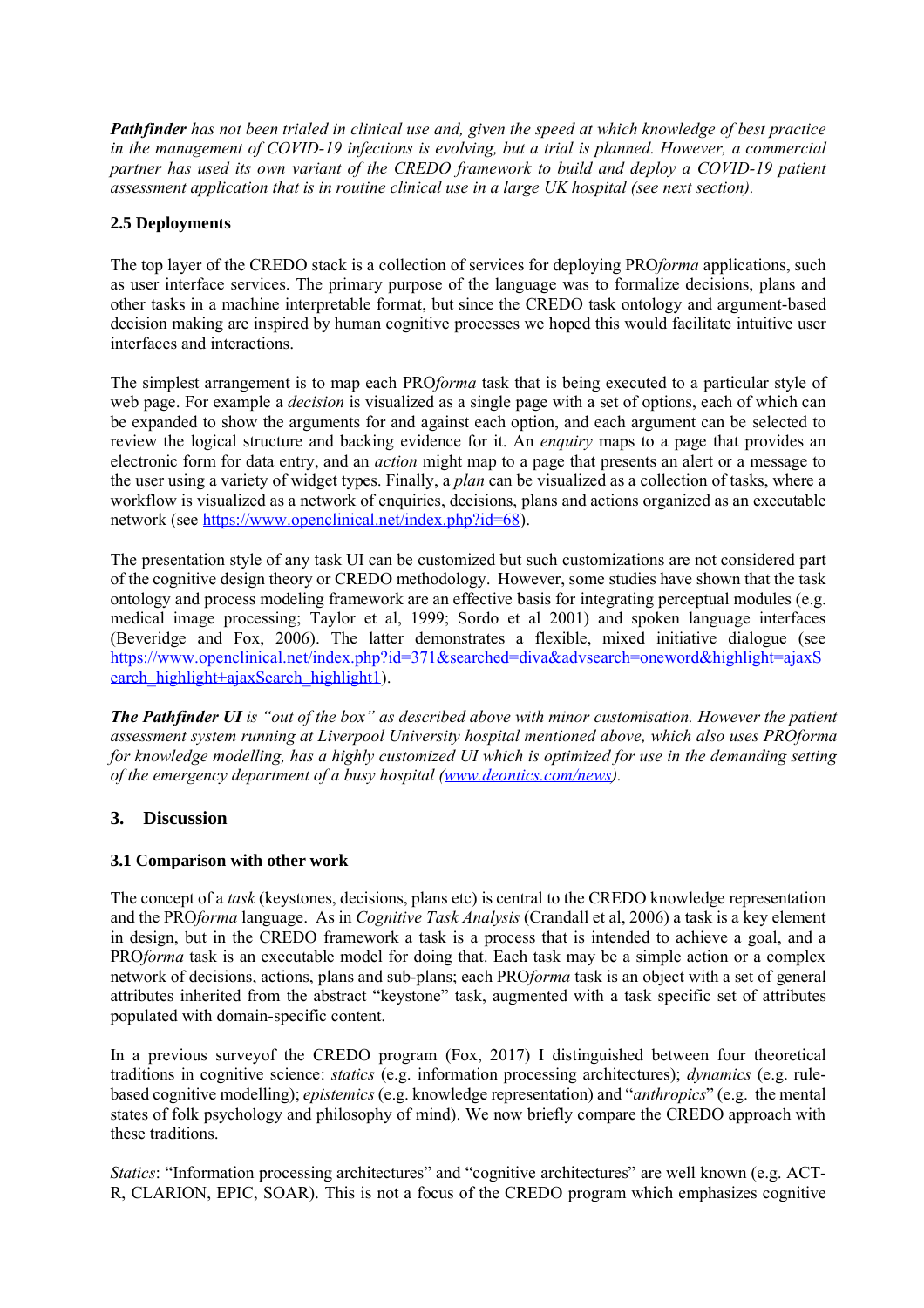*function* (e.g. reasoning, decision making, planning) rather than *structure* (box-arrow models). In the CREDO view key functions can be implemented on many different architectures: some may be humanlike (e.g ACT-R) and some not (e.g. subsumption and 3-layer robot architectures). It is of interest however that as with ACT-R the key elements of the domino model can be mapped to a neuropsychological theory of the organization of human frontal lobe (Shallice and Cooper, 2011, chapter 9).

*Dynamics*: Modelling cognition using rule-based systems (e.g. OPS5, SOAR, ACT-R) are seen as implementation choices rather than fundamental to computational theories of cognition. However we have discussed elsewhere the notion of a "canonical theory" of cognitive processes which describes a framework for designing cognitive agents using generic function *signatures* that can be implemented in different ways such as production systems *but also* with *ad hoc* software engineering; logic programming; agent programming and other paradigms.

*Epistemics*: a lesson from knowledge representation research in AI is that general knowledge and domainspecific knowledge are not just an undifferentiated "soup" of concepts, rules etc. Knowledge is highly structured: it can be formalized at many levels of abstraction. The CREDO program has evolved a particular framework for modelling medical expertise that we call the knowledge ladder. This is described in the COVID-19 paper (*op cit*) which demonstrates how different representations can support distinct cognitive capabilities within a single application.

*Anthropics*: The domino model (Das et al, 1997) has similarities with the beliefs-desires-intentions framework originating in the philosophy of mind (Bratman, 1999) which is now popular in AI and agent systems; as events occur and situations change a domino agent can reason about its current situation (beliefs) with respect to its desires (goals) and intentions (plans), but it can also generate multiple (tentative) beliefs, goals and plans, argue the merits of the alternatives, and decide which to commit to in light of what it believes and knows.

### **3.2 Future work**

The CREDO program has sought to develop a principled framework for designing, developing and deploying a wide range of cognitive systems which can carry out complex tasks at or above the level of human experts. The challenge domain has been medicine, but we think the approach and tools are potentially applicable to many other domains of human expertise. Medicine continues to be a rich source of scientific questions and engineering ideas, but we hope to validate the general framework in other nonmedical domains.

The 2003 benchmark for a general "cognition engine" will need to be refined and extended in significant ways. Emerging fields of AI, such as cognitive vision, cognitive robotics, natural language or multi-agent systems. are not our areas of primary expertise so we are interested to explore collaborations with others in the ACS community on wider theoretical and applied questions. Our urgent objective is to update our 2003 benchmark and develop a new language with broader scope and software tools that can support the development and deployment of advanced cognitive systems. We are currently developing the requirements for the new language (working title PRO*forma* 2020) and would welcome comment and criticism of this work.

# **4. Conclusions**

CREDO is a productive framework for understanding human expertise and engineering cognitive systems. The PRO*forma* language for specifying and implementing cognitive agents has proved to be very versatile and is an important element of many systems that are being routinely used in a variety of clinical settings. The development tools are constantly evolving to improve the versatility and flexibility of this approach to cognitive systems engineering but the basic cognitive principles have remained remarkably stable since first published in 1996 and the language was standardized in 2003.